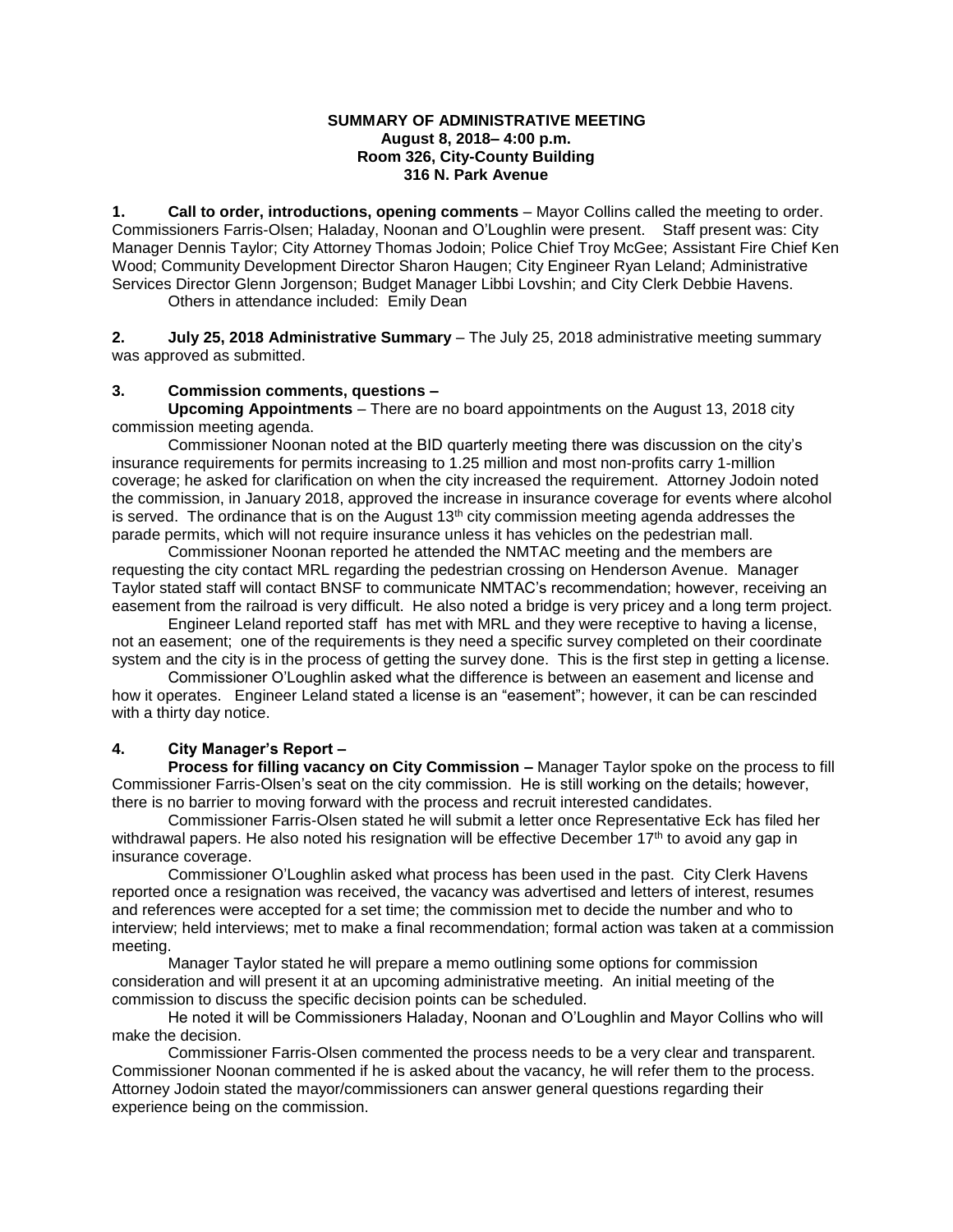**Law and Justice Center –** Manager Taylor reported there are issues with the boundary line relocation for the Law and Justice Center; the building codes require a "fire wall" between the two buildings. After further discussion with the committee, it is his recommendation and the county commission has concurred to go ahead and purchase the entire complex. Manager Taylor and County Administrator Baltz will meet with Mr. Casey to further negotiate the purchase and bring a recommendation back to the commission in the next few weeks. There are sufficient funds to purchase the property by using 440 funds.

Commissioner Haladay asked with the purchase of the second building, will the occupants still be solely limited to law enforcement and emergency services or could it be rented to non-law enforcement agencies. Manager Taylor stated the building would be intended for agencies connected to city and county operations.

Commissioner O'Loughlin asked if there are any tenants in the building. Manager Taylor stated not at this time. Commissioner O'Loughlin asked if there is adequate parking for the two buildings. Manager Taylor stated two parking lots will be acquired with the purchase, which will enhance the parking for the building. The lots will be improved and ADA parking spaces will be installed.

Commissioner O'Loughlin asked what the costs are to construct the fire wall. Director Haugen stated she does not have a cost estimate; however, it is a 3-hour rated fire wall which is a cement wall from the basement to top floor. You can also use glass, but it more expensive. The buy-sell agreement states both parties would be responsible for the installation of the fire wall.

Commissioner Haladay asked why the purchase is preferred to condominiums. Manager Taylor stated the city and county would control of entire building and future costs. Further discussion was held on when a fire wall is required.

Manager Taylor will bring a final proposal forward to the commission and noted the cost of the fire wall and access to the building made it apparent the recommendation is to purchase the second building.

## **5. Department Discussions Public Works**

**Sidewalk Projects – FY19 –** City Engineer Leland presented the following four projects and noted these projects are for commission consideration and prioritization:

- 1. **Squaring up the Neil and Fuller intersection**. The project will improve pedestrian connectivity for pedestrians and has received public support. – MDT's estimate is \$300,000, city staff estimate is \$200,000, which is on the high end.
- 2. **Squaring up the Lawrence and Warren Intersection by the new Central School**. This project will improve pedestrian connectivity to the new Central School and the Cathedral. Estimated cost is \$100,000.
- 3. **Install sidewalks along National from the end of Centennial Trail to Lyndale**. This project will complete a section of missing sidewalk on Centennial Trail. Currently, Centennial Trail dead ends at National with no receiving sidewalk and staff have received complaints. Estimated cost is \$50,000.
- 4. **Bulb-out at Highland and Montana**. This project will improve the pedestrian cross walk at Highland and Montana. Estimated cost is \$80,000.

All these projects have been brought up during various meetings and/or the projects have received public support. These projects could be implemented and constructed fairly quickly. Engineer Leland stated his recommendation is to keep these as an individual projects; that way if the city is dealing with MDT on a project, it will not stall the others. Staff is looking for consensus direction on the projects and budgets.

Commissioner Farris-Olsen asked if the Neil and Fuller intersection would require approval from MDT. Engineer Leland stated yes, the current design is less complicated than the original proposal and should be easier to get MDT approval. The monument that currently is at this intersection will be removed by the state Historical Society.

Commissioner Noonan stated NMTAC's number one priority is installing sidewalks along Fee Avenue between Prospect and 11<sup>th</sup> Avenue; safety is a concern with pedestrians walking to PureView. Engineer Leland commented the commission could consider ordering in sidewalks on Fee Avenue and noted it is on MDT right of way.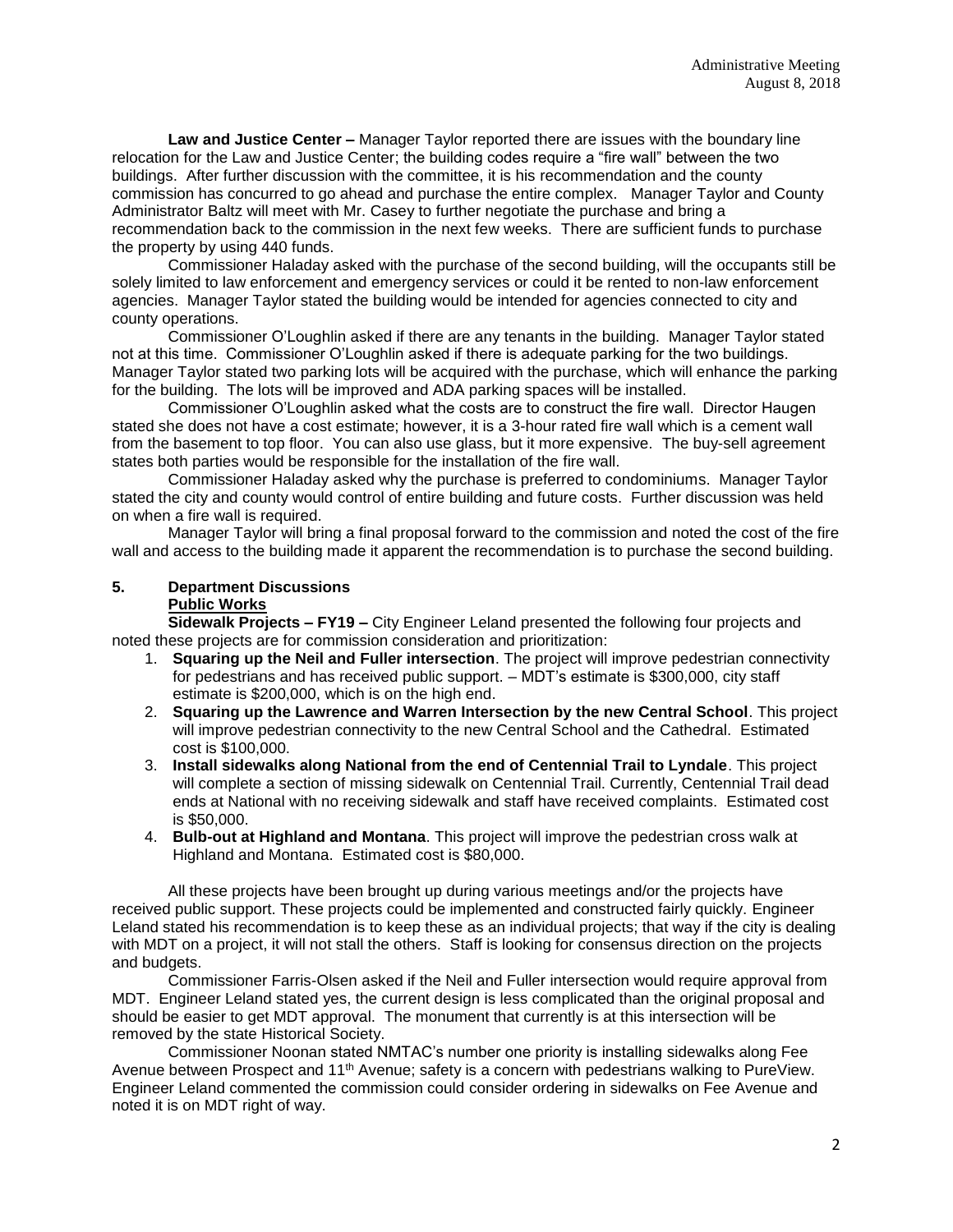Commissioner Noonan stated NMTAC members also expressed concern that CR Anderson Middle School is lacking in sidewalks. Engineer Leland commented in the past, city staff attempted to do a CTEP project and the adjacent property owners did not want to move forward with the project. Staff will find the original designs and go forward if there is commission consensus. After additional discussion on the need for connectivity adjacent to CR Anderson, there was commission consensus to move forward with a design for a project.

Commissioner Haladay asked is NMTAC's recommendation to install sidewalks just in front of Albertsons. Commissioner Noonan further explained there are no sidewalks on the east side of the street; it would be to install sidewalks on both sides of Fee between 11<sup>th</sup> Avenue and Prospect Avenue. Manager Taylor stated staff would approach the Days Inn and Albertsons to see if they are interested in participating with the installation of sidewalks. Engineer Leland stated NMTAC members have approached both Albertsons and the Days Inn and were told if they are required to install sidewalks, they will do so.

After additional discussion, there was commission concurrence to order in sidewalks on both sides of Fee Street between Prospect and 11<sup>th</sup> Avenues.

Commissioner Farris-Olsen stated the other two projects that make sense are the Highland and Montana bulb-outs and the Lawrence and Warren intersection, as both projects are safe routes to schools. Commissioner Farris-Olsen stated he would also be fine with ordering in sidewalks on National Avenue.

Commissioner Haladay commented the Highland pedestrian cross walk project is important; a discussion needs to be held on how far the sidewalks will extend and connect to Jefferson School. Engineer Leland stated if there commission consensus on a budget amount, staff can begin the design for the project.

Manager Taylor stated staff will begin the design of the four recommended projects plus the sidewalks on Fee Avenue and the project adjacent to CR Anderson and move them forward as individual projects. Staff will report back on the designs and costs at an administrative meeting.

Commissioner Haladay asked staff to look at installing sidewalks from the Highland bulb-outs to Jefferson School and to look at the previous studies on safe routes to schools on Knight Street. Staff will make an informed decision on the design and report back to the commission.

Manager Taylor stated an analysis of all of the city's traffic control devices will be presented to the commission in October.

Commissioner O'Loughlin asked if the Lawrence and Warren project is considered a safe route to school project. Engineer Leland stated yes as Central School is adjacent to Lawrence. She then commented the Highland and Montana bulb out project, Lawrence and Warren Intersection and installation of sidewalks on Knight Avenue, all could be classified as Safe Routes to Schools projects; and the commission could order in the sidewalks on Fee Avenue.

Commissioner O'Loughlin stated she likes the idea of prioritizing the safe routes to schools projects for the city's own budget purposes. It is good for the city to look at what criteria to use when prioritizing projects. Engineer Leland stated the projects presented today, staff was asked to look at and also the safe routes to schools was a criteria.

Commissioner Haladay asked in reference to Knight Street will it be the recommendation to install boulevard sidewalks with trees or curbside sidewalks. Engineer Leland stated both types of sidewalks will be installed and staff will work with the individual property owners. Where possible, boulevard sidewalks will be installed.

Commissioner Haladay noted Knight Street is wide and asked if it is possible to narrow the street and install boulevard sidewalks. Engineer Leland stated he could not answer that question; he will have to research the question and report back to the commission.

Commissioner Haladay stated staff will bring these projects back in September and asked that NMTAC be kept informed on where they are in the process.

Commissioner Noonan stated at some point the commission needs to talk about Clarke Street; the street and sidewalks are in very bad condition and creates safety issues.

Mayor Collins noted there are no street markings on the corner of Neill Avenue and Last Chance Gulch. Manager Taylor noted there are several intersections that need to be painted and staff will followup with MDT.

#### **6. Committee discussions**